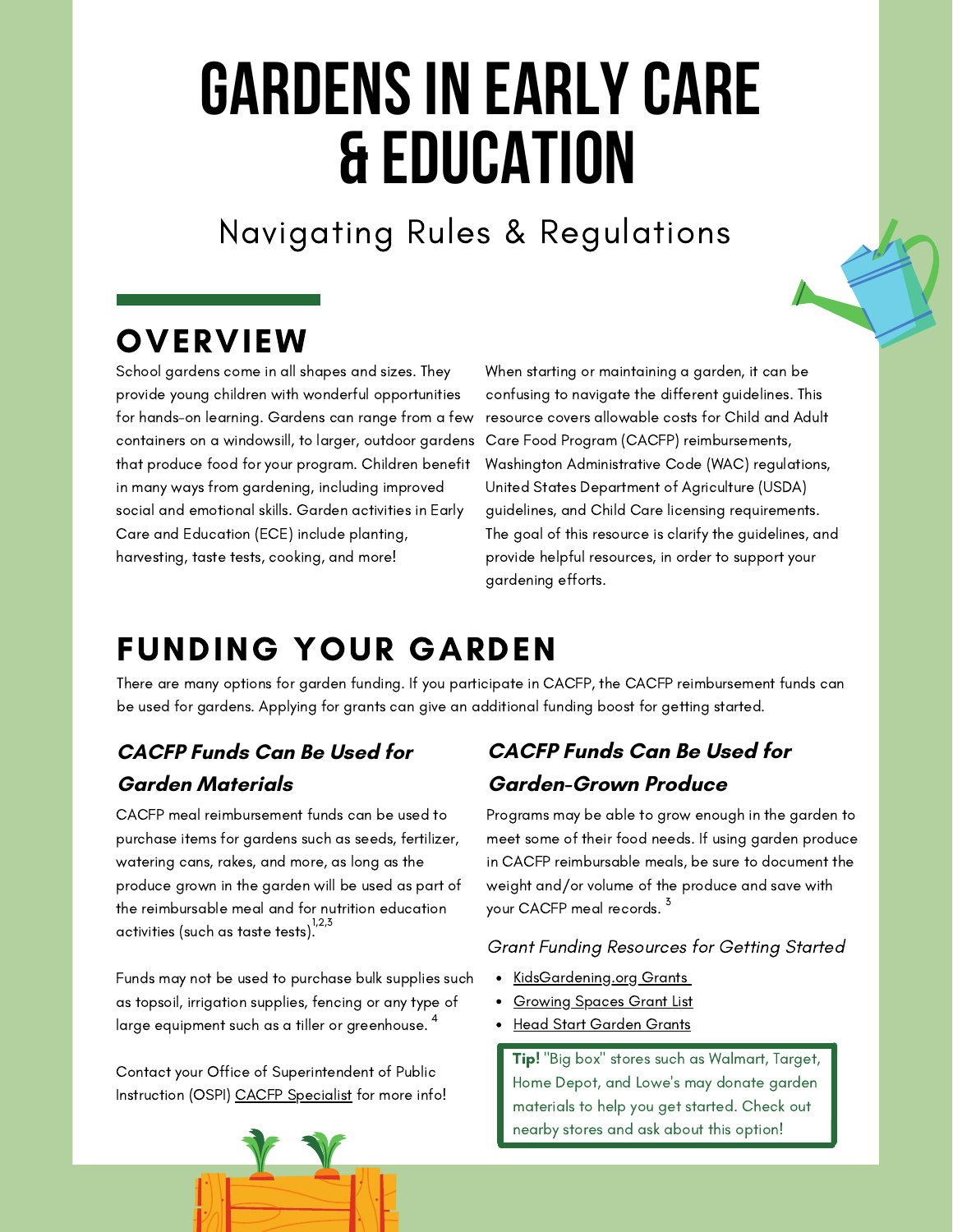## GROW & SERVE FROM THE GARDEN

## **What Can Be Grown?**

Many types of fruits and vegetables can be grown in the garden. Start small and choose a variety of seeds or plants that grow well in your climate, environment, and for the seasons you are planning for. See an example growing guide [here](https://waf2snetwork.files.wordpress.com/2022/01/growing-guide.pdf) and [here.](https://files.constantcontact.com/e5582ed6201/bbb05ac4-e02c-42b8-8b6b-66951a0c1759.pdf)

Commonplace toxic plants or plants with poisonous leaves (for example, tomato, potato, or rhubarb) can be grown in the garden. An early learning provider must actively supervise children who are able to access a garden where commonplace toxic plants or plants with poisonous leaves are growing.

### **Serving Garden-Grown Produce**

Produce grown in the garden can be incorporated into meals and snacks or used for taste testing activities!

Prior to preparing and serving, state regulations require garden produce:

- Be thoroughly washed and scrubbed in cold, running water to remove soil and other contaminants
- Must have any damaged or bruised areas removed
- $\frac{5}{5}$  e Be discarded if shows signs of rotting  $^6$

## BEDS, SOIL, WATER, & PESTICIDES

## **Garden Beds Soil**

Garden beds must be made of materials that will not leach chemicals into the soil including, but not limited to, wood treated with chromated copper arsenate, creosote or pentachlorophenol, reclaimed railroad ties, or tires.

Gardens must also have safeguards in place to minimize risk of cross-contamination by animals. $\overset{5}{\cdot}$ 

### Resources for building garden beds

- [KidsGardening.org](https://kidsgardening.org/resources/designing-a-school-garden-raised-beds-101-2/) Raised Beds 101
- Example Raised Bed [Materials](https://kidsgardening.wpengine.com/wp-content/uploads/2016/05/KG_RaisedBedComparison.pdf)

Tip! Engaging parents or volunteers can be a great way to help sustain the garden. Connect with local farms - they may have extra plants or seeds!

Explore this [Introduction](https://nourished-active-early-learning-trainings.thinkific.com/courses/2022-farm-to-early-care-and-education-growing-minds-and-healthy-appetites) to Farm to ECE Training for in-depth information on working with your community to start and sustain your garden and other farm to ECE work.

If gardening directly in the ground:

- Soil must be free of agricultural or industrial contaminants such as lead or arsenic $\stackrel{5}{\circ}$
- A soil test is recommended before planting. If your soil is contaminated, consider a raised bed instead. To test soil, send soil samples for analysis, or buy a soil testing kit.<sup>7</sup>
- Soil testing resources:
	- o How to [Sample](https://ecology.wa.gov/Spills-Cleanup/Contamination-cleanup/Dirt-Alert-program/Soil-sampling) Your Soil
	- o [Washington](https://foodsystems.wsu.edu/ecological-soil-management/soil-testing/) State University (WSU) Extension Soil Testing
	- o Contact your local WSU [Extension](https://extension.wsu.edu/locations/) office

If gardening in raised beds:

- Soil must be new, obtained from a gardening supply store or other retail store, and labeled "organic" or "safe for children" <sup>5</sup>
- Composted soil must be safe according to the Washington State University's extension master gardener [composting](https://pubs.extension.wsu.edu/backyard-composting) guidelines 5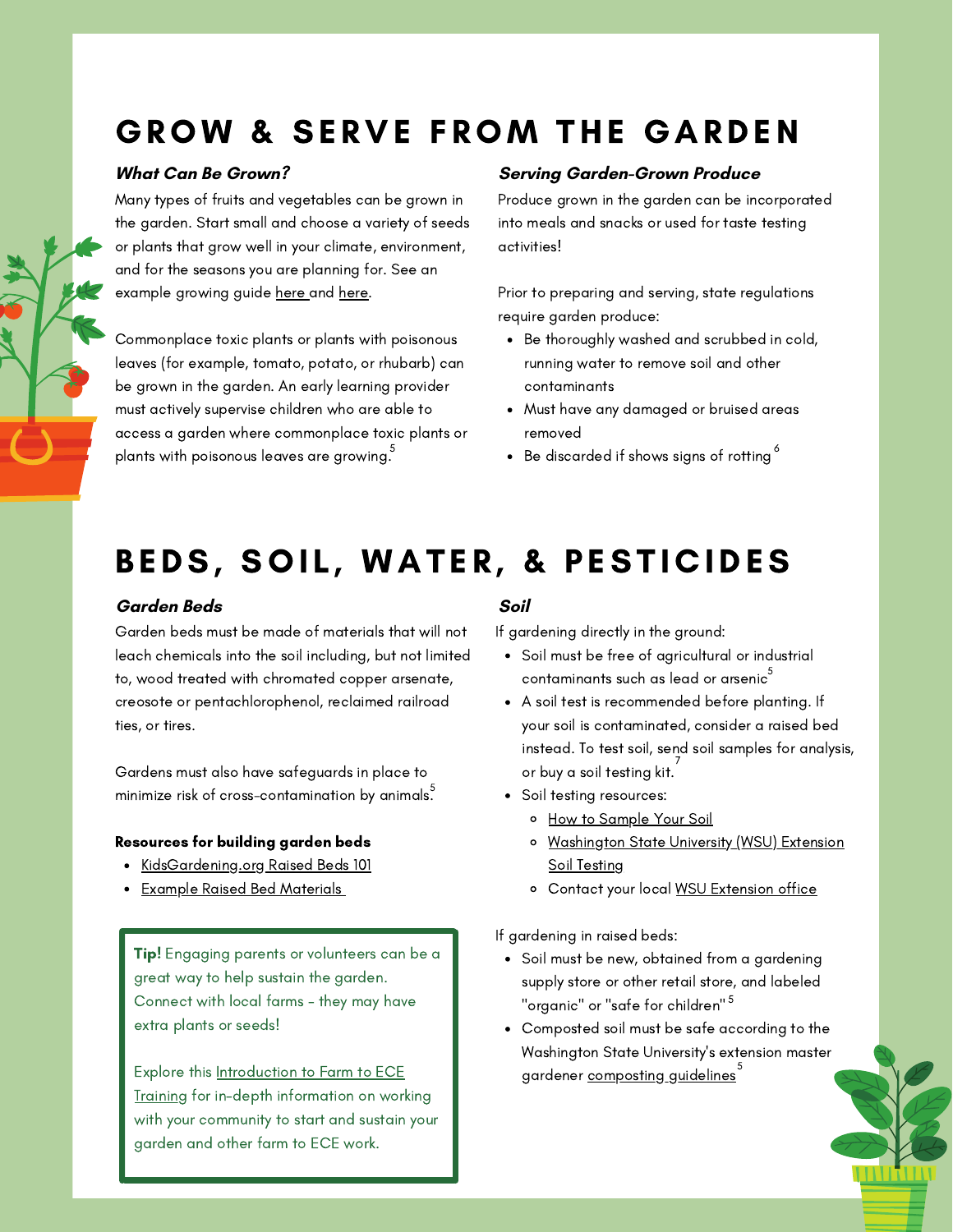### **Water**

Gardens must use water that comes from a private well approved by the local health jurisdiction or from a public water system. An early learning provider must make water for gardens inaccessible to children if the provider uses irrigation water. 5

Five gallon buckets or other similar containers must not be used for infant or toddler water play. $\overset{8}{\text{ }}$ 



## **Pesticides**

An early learning provider must have a pest control policy that emphasizes prevention and natural, nonchemical, low-toxicity methods where pesticides or herbicides are used as a last resort. $^\circ$ 

If pesticides are used:

- Parents or guardians must be notified no less than forty-eight hours before application, unless in  $\,$  cases of emergency. $\,$
- Pesticides must be applied when children are not present and applied in accordance with the manufacturer's directions. 9
- Please see WAC [110-300-0255](https://app.leg.wa.gov/wac/default.aspx?cite=110-300-0255) for more detailed information about pesticide use in early learning programs.

### Resources

- **Eco Urban [Gardens](https://www.youtube.com/watch?v=s4YrbF1NOss) Organic Pest Control Video**
- Safety in the [Garden](https://cdn.shopify.com/s/files/1/0145/8808/4272/files/A3905-07.pdf)

## FREQUENTLY ASKED QUESTIONS

Who can I contact for more guidance on CACFP reimbursement? Contact your [OSPI](https://www.k12.wa.us/policy-funding/child-nutrition/child-nutrition-contacts#ChildandAdultCareFoodProgram) CACFP [Specialist](https://www.k12.wa.us/policy-funding/child-nutrition/child-nutrition-contacts#ChildandAdultCareFoodProgram) for more information.

Can we grow tomatoes or potatoes in the garden?

Yes! See the "Grow and Serve from the Garden" section.

## Are there any foods that we cannot grow in our garden?

No, but it is recommended to start with plants that generally do well in the garden. See an example growing guide [here](https://waf2snetwork.files.wordpress.com/2022/01/growing-guide.pdf)!

Can we use the garden produce in meals we serve? Yes. See the "Grow and Serve From the Garden" section above.

Are there other funding sources to help us get started? Yes. See the "Funding Resources" section above.

### How can we sustain our garden once we get it started?

Consider building a support network around the garden, including parents and volunteers. There are also many resources in the community and across the state for support!

Learn more and connect with peers through the WA Farm to ECE Community of Practice! Contact [waf2snetwork@gmail.com](https://wafarmtoschoolnetwork.org/communities-of-practice/farm-to-childcare-ece/community-of-practice/) for more information.

## **More Resources**

- WA Farm to ECE [Gardening](https://wafarmtoschoolnetwork.org/communities-of-practice/farm-to-childcare-ece/gardening/) Re[s](https://wafarmtoschoolnetwork.org/communities-of-practice/farm-to-childcare-ece/gardening/)ources for growing guides and more!
- Free Training! Farm to Early Care and Education: An [Introduction](https://nourished-active-early-learning-trainings.thinkific.com/courses/2022-farm-to-early-care-and-education-growing-minds-and-healthy-appetites) (2 STARS credits)
- Sample [Growing](https://waf2snetwork.files.wordpress.com/2022/01/growing-guide.pdf) Guide
- Starting a Garden [Worksheet](https://waf2snetwork.files.wordpress.com/2021/12/starting_a_garden_-step_by_step.pdf)



Washington Office of Superintendent of **PUBLIC INSTRUCTION**